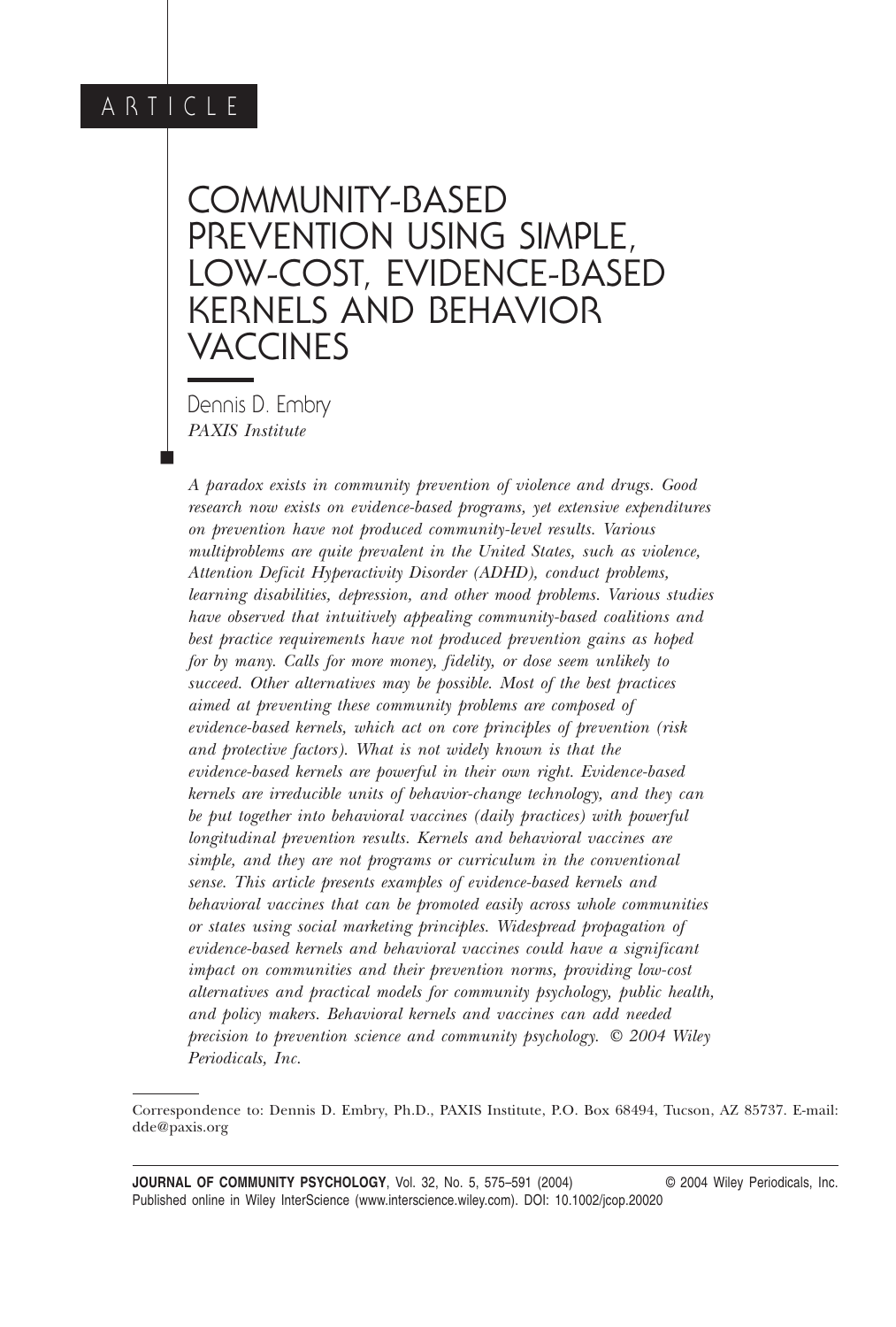Persistent efforts to apply weak or inefficient prevention programs in the United States result in annual expenditures of about 800 million dollars for safe and drugfree schools. However, these expenditures have produced little or no appreciable effect on either substance abuse or violence prevention based on previous national evaluations (e.g., Silva & Thorne, 1997). These negative findings led to a demand for compliance with principles of effectiveness: mandating needs assessments and adoption of evidence-based practices based on those needs. In their analysis of compliance, Hallfors and Godette  $(2002)$  reported that few schools truly follow those principles of effectiveness. Furthermore, it is not clear from their analysis that such compliance can produce community-level changes in violence or substance abuse. They found many districts (from a sample of  $104$  school districts in  $12$  states) appear to select research-based curricula, but the quality of implementation is low. Only 19% of the responding district coordinators indicated that schools were implementing a researchbased curriculum with fidelity. Common problems included lack of teacher training, lack of requisite materials, partial use of required lessons and teaching strategies, and failure to deliver lessons to age-appropriate student groups. Hallfors and Godette concluded that low levels of funding, inadequate infrastructure, decentralized decisionmaking, and lack of program guidance have contributed to the slow progress in improving school-based prevention. All of these problems are becoming worse because of local and state cutbacks from economic crises in state and local governments. More money and resources to fix these issues simply will not happen for some time especially with prevailing ethos on academic accountability. Finally, schools and the whole context of prevention have changed dramatically, with such things as No Child Left Behind, proclaim the federal leadership of safe and drug-free schools (Modzeleski, 2003).

Other evidence challenges current political dogma of community-based approaches: a Cochrane Review of community programs aimed at adult use of tobacco and a study of the Fighting Back Initiatives.

Secker-Walker, Gnich, Platt, and Lancaster (2002) reported frustrating disappointment about community-based programs to reduce tobacco use among adults. After reviewing 32 studies, they reported that the largest and best-conducted studies to detect an effect on prevalence of smoking were a disappointing failure.

Federal and foundation initiatives continue to provide strong support for community anti-drug, delinquency, and violence coalitions. The Fighting Back initiative from the Robert Wood Johnson Foundation provides an excellent venue to test the full measure of a coordinated community approach, which was done in a report by Hallfors, Hyunsan, Livert, and Kadushin (2002). All stakeholders (political, business, and community leaders) were invited to address substance-abuse issues and develop a comprehensive, coordinated response. The communities developed their own ideas for effective practice. The model of community-driven selection differs from efforts like the Minnesota Heart Health effort, which is fairly prescriptive across multiple communities to implement core and common practices. The Fighting Back initiative the Cadillac of community-coalition model efforts—included public awareness, prevention, early intervention, relapse prevention, and some environmental strategies. As Hallfors and her colleagues noted, the Fighting Back study tested the communityempowerment model, not specific interventions.

The Fighting Back evaluation sounds alarm bells for current, common communityempowerment approaches, and readers of this article are urged to read the full study. The research found: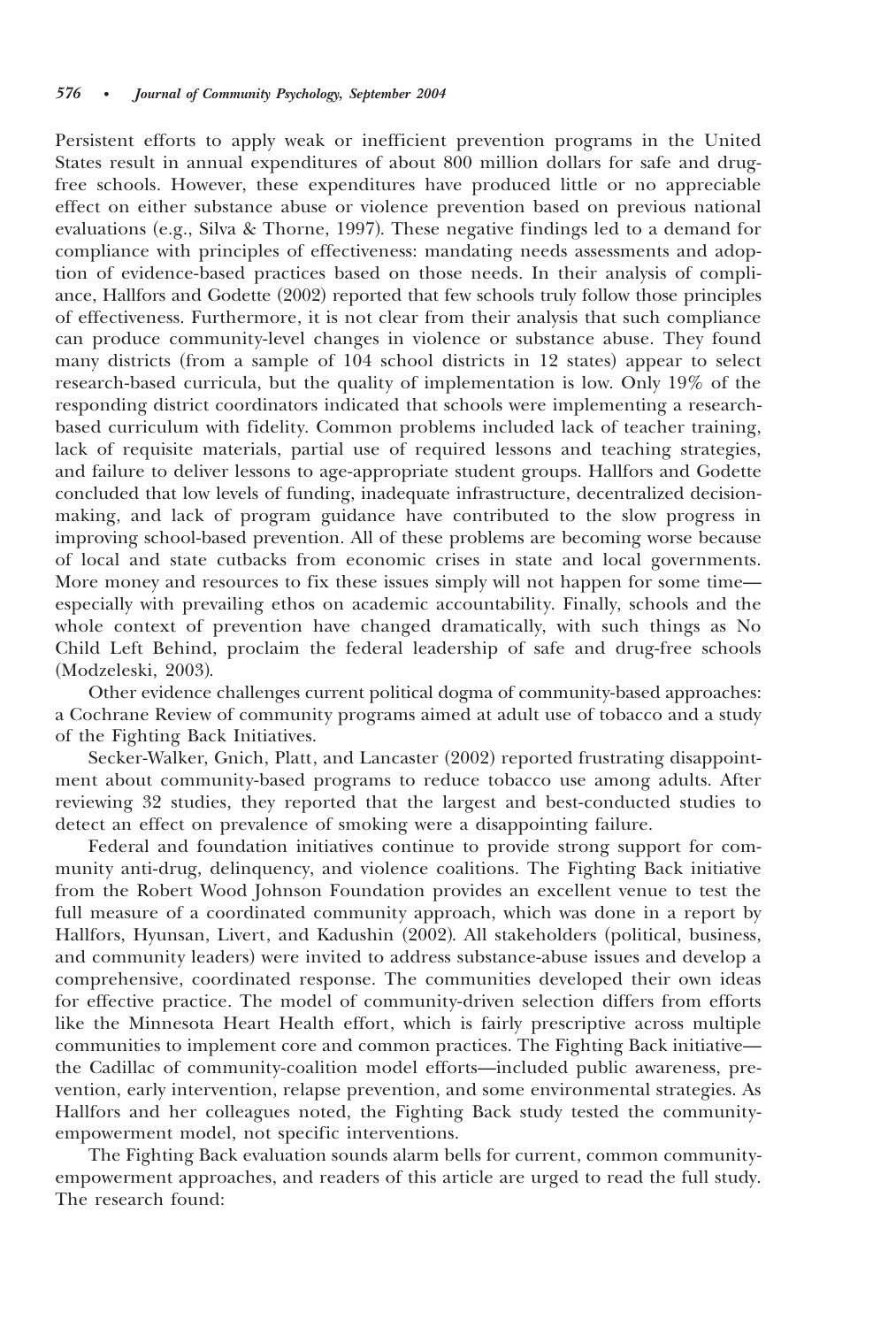- 1. no effect of strategies on child and youth outcomes,
- 2. a significant negative effect on adult substance-abuse outcomes, and
- 3. no effect of community strategies on outcomes.

Perversely, the more high-dose strategies the communities did, the worse the substance abuse outcomes—that is, substance abuse increased. These findings soundly refuted the community-empowerment model.

An exception to the litany of failure in community approaches is Project Freedom, a broad-based community effort to reduce alcohol and drug use in Wichita, Kansas. A unique partnership between the program and the evaluation ultimately helped develop something called the "Kansas Community Toolbox"—a data dashboard of community actions accessible online  $(e.g., Fawcett et al., 1997; Paine-Andrews et al., 1996)$ . One of the first outcome efforts of Project Freedom was reported in 1996 by Lewis and others; it involved an adaptation of a previously validated procedure called "reward and reminder" by Biglan and others in 1995, which showed major reductions in illegal sales of tobacco to minors from about 50% to 20% of the attempts.

In Wichita, Project Freedom members—consisting of adults and minors—issued citations to clerks in supermarkets, convenience stores, and liquor stores who were willing to sell alcohol and tobacco products to minors and issued commendations to clerks who refused to sell. For those liquor stores receiving the citizen's surveillance, there was a marked decrease from 83% of stores selling alcohol to minors to 33%. In liquor stores not experiencing the intervention, there was a smaller decrease in alcohol sales, from 45% to 36%.

In Wyoming and Wisconsin, my colleagues and I have implemented the same basic reward and reminder (citation and commendation) protocols using coalitions. The effort contains extensive documentation of exactly what to do and how to do it, along with technical assistance support provided by the state and nested inside a social marketing campaign. In both cases, the results have been quite powerful (Table 1). Both states are home rule, meaning no state enforcement of tobacco access laws. Both states have high rates of smoking among adults and adolescents. Wyoming results have been stable for three years, and the Wisconsin implementation had only two months of planning, coalition contracting, and training before the official tobacco inspections were conducted by a third party. Wisconsin's population is ten times greater than Wyoming.

The implementation of the Reward and Reminder protocol has been consistently effective in eight communities of Oregon (Biglan et al., 1995), in Wichita (Lewis et al., 1996), and in the whole states of Wyoming, as well as Wisconsin (using officially reported state Synar inspection rates as required by law). These iterations of community-

|           | 1996  | 1997  | 1998  | 1999  | 2000    | 2001    | 2002  |
|-----------|-------|-------|-------|-------|---------|---------|-------|
| Wyoming   | 43%   | 28.2% | 44.3% | 55.1% | $8.9\%$ | $9.4\%$ | 8.65  |
| Wisconsin | 46.8% | 22.6% | 27.8% | 22.4% | 24.6%   | 33.7%   | 20.4% |

*Table 1. Official Percentage of Successful Illegal Sales of Tobacco to Minors*

 $\Box$  = Baseline

 $\Box$  = Reward and Reminder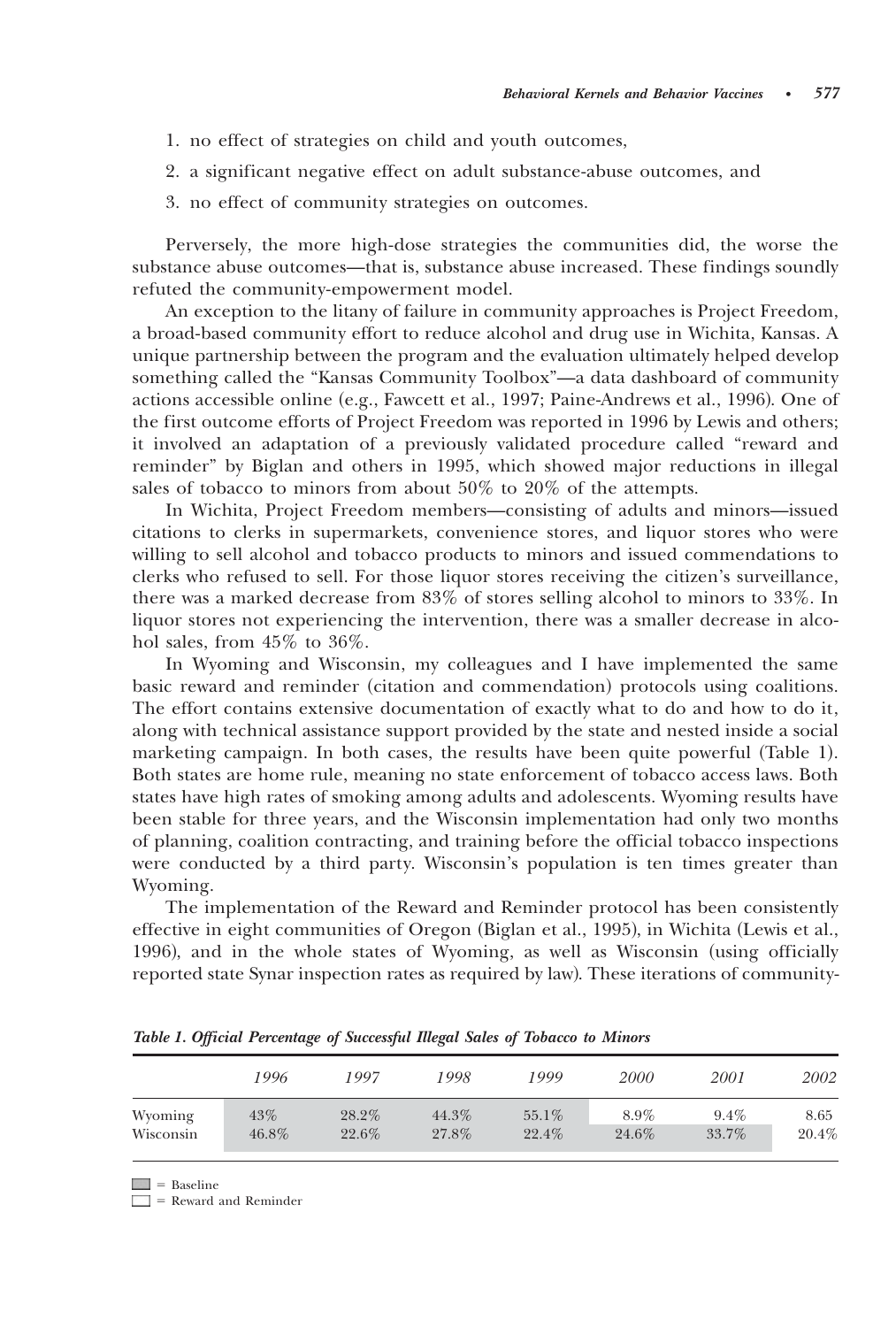based efforts are different from traditional efforts. First, the basic intervention is simple, and community members can be trained to implement reward and reminder in a few hours. This creates "team spirit" and mutual reinforcement. Second, the results it produces are larger and faster than traditional policies and procedures. Thus, feedback happens quickly and the successes are fed to the media and community, creating a perceived norm. Third, the effects derive from concentrated implementation of a simple evidence-based strategy with focused intensity. Then a community "tipping point" can happen. People are not flailing about on scores of different things. In many ways, these are the core principles that have been used successfully for years—from barn raising to fund raising for United Way. The example is useful as a metaphor of what might be done with kernels of evidence-based practices for prevention and will be explained later.

The unfortunate failure of the "empowerment model" or the mandated menu selection of best practices versus a more-defined or constrained community replication model has many implications for prevention. A fundamentally different approach reflecting the simplicity of the reward and reminder programs may be needed for communities if such issues as violence or substance abuse are to be prevented.

## **EVIDENCE-BASED KERNELS AND BEHAVIORAL VACCINES FOR PREVENTION**

Lists of presumptive best practices, published by the U.S. Department of Education, the Substance Abuse and Mental Health Administration, the Centers for Disease Control and Prevention, the Office of Juvenile Justice and Prevention, Drug Strategies, and others, typically contain considerable overlap. The publication of these lists has created confusion about the trade name (trademark) with the active ingredients of proven interventions. Many people falsely assume that the program is the active ingredient. For example, the Reward and Reminder (Citation and Commendation) campaign for tobacco-access control described herein is not the active ingredient; it is a marketing name for something that contains a list of active ingredients supported by significant research.

## *Searching for Active Ingredients in Prevention: Evidence-Based Kernels*

In pharmacy, an active ingredient is a chemical that produces some reliable effect. This article proposes a similar idea, but suggests a novel phrase, evidence-based behavioral kernels. What precisely is a kernel? In behavioral science, an evidence-based behavioral kernel is an irreducible unit of behavior-change technology that produces an observable, reliable result (cause and effect, if you will). Kernels can work individually and can be combined (compounded, in pharmacy) in ways to produce positive results. By coming to understand the active ingredients—evidence-based behavioral kernels—in prevention programs, one can begin to create a community-based culture of effective practices that might be more sustainable, especially when state and local government resources are stretched to the limit.

How did the idea for behavioral kernels emerge? A number of leading prevention scientists was invited to meet at Stanford University to produce a consensus statement about prevention of child-rearing problems, particularly for children with serious multiproblems. Both Dr. Richard "Rico" Catalano and I were in attendance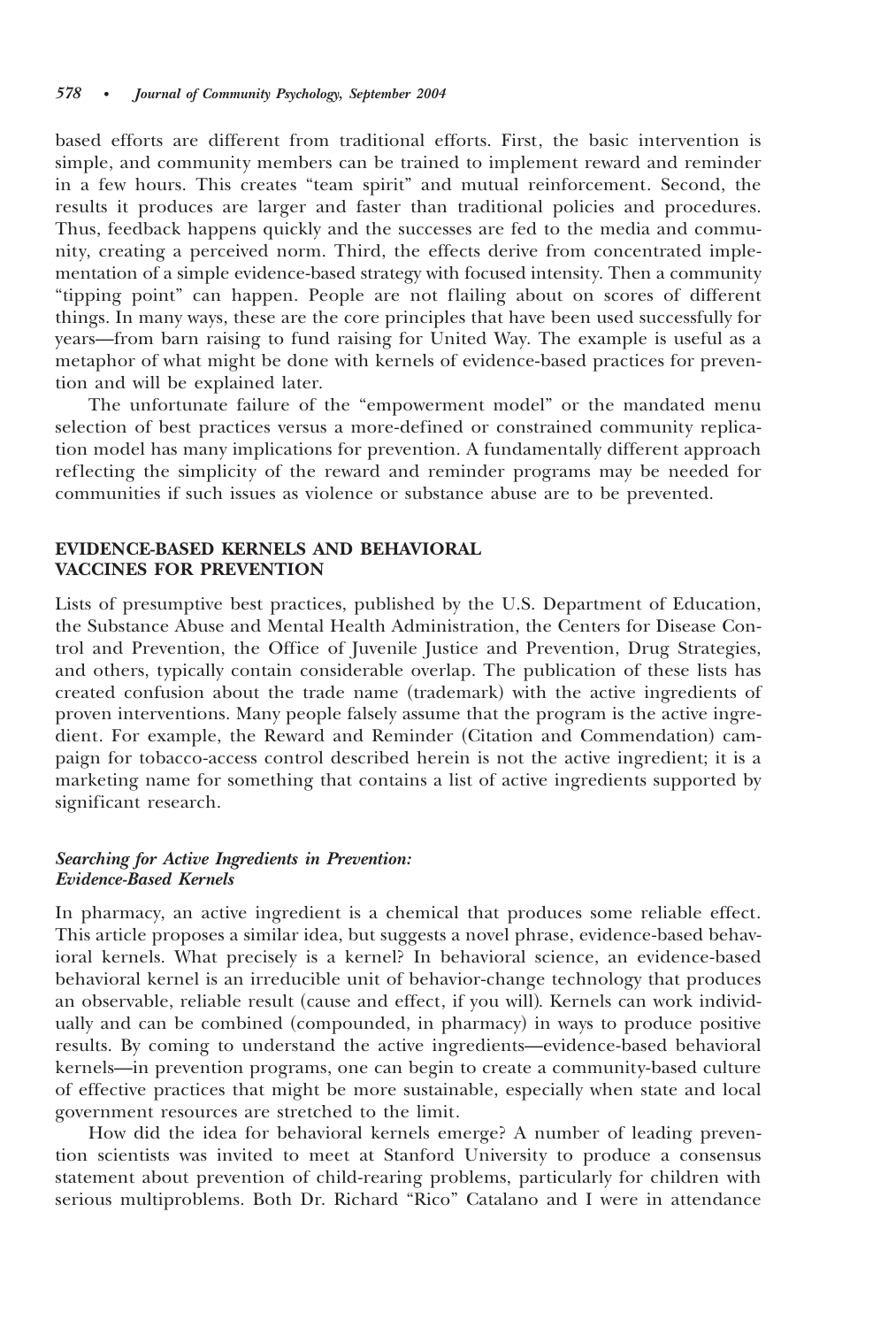and have created evidence-based "best practices" for prevention. We fell into a dialogue about what was really "inside the box" of those best practices, which then revealed what might be described as behavioral kernels. Both of us first taught a universal, school-wide signal for quiet and transition. Both of us taught the teachers and staff to engage in frequent ritualized greetings on a daily basis with the students, such as shaking their hands as they enter or leave classes. In both cases, teachers, students, and peers are taught to praise and reinforce positive behaviors. Thus, Dr. Catalano's work (Seattle Social Development Project or SSDP, as it was originally called and now called SOAR) and my own earlier PeaceBuilders work (Embry et al., 1996) actually used very similar protocols, packaged somewhat differently. Both produce measurably positive benefits in well-controlled studies (Flannery et al., 2003; O'Donnell, et al., 1995).

This coincidence was not singular: During another special meeting involving leading scientists of violence prevention, Dr. Denise Gottfredson and I had a chance to review our respective work. While Dr. Gottfredson called her approach "an organizational development model" (Gottfredson, 1986; Gottfredson, Gottfredson, & Hybl, 1993) and I called mine "a social–emotional–cognitive competence" model  $(e.g., Embry$ et al., 1996), both of us used nearly identical reinforcement procedures of student behavior  $(e.g.,$  having recognitions read on the public address system), which are embedded in a number of other evidence-based prevention programs such as Positive Behavior Support (e.g., Sugai et al., 2000) and Constructive Discipline (Mayer, Butterworth, Nafpaktitis, & Sulzer-Azaroff, 1983). The connections among the evidencebased prevention programs become even more apparent, tracing the intellectual and scientific roots via bibliographies. For example, all of the above-named major programs cited the earlier work on the use of school-wide behavioral reinforcement protocols (e.g., Mayer, & Butterworth, 1979). Mayer, in turn, made use of other pioneering work from behavior analysis in time-series studies of single classrooms or teachers (e.g., Jones, Fremouw, & Carples, 1977; Madsen, Becker, & Thomas, 1968). In a word, best practice programs are composed of evidence-based *kernels* that work on their own and can be formulated into combinations.

Like life, which is encoded by genes to make proteins or structures, behavioral kernels are encoded by elemental behavioral equivalents of genes, discovered behavioral laws. A few examples include Matching Law, Extinction, Discriminative Stimuli, Variable Interval, Ratio Schedules, and many others that are derived from the basic research of psychology, sociology, anthropology, and even medical findings related to mood, traits, or behavior. These elemental units or laws, though, are not "alive" unless expressed as a behavioral kernel. The elemental units that create behavioral kernels are typically difficult to see under the naked eye, just like the genes or DNA, but are readily discernible in laboratory settings.

Generally, almost anyone can use a behavioral kernel with very brief explanation or modeling, such as shaking hands, using a transition cues or writing a praise note even without understanding the elemental units or "laws" making up the kernel. Interestingly, real people rather than scientists have invented most behavioral kernels, which then have been spread by imitation and verbal behavior through the principle of selection by consequences. Formal scientists, however, have studied many behavioral kernels quite extensively and improved them using theoretical knowledge of the underlying behavioral elements. Behavioral kernels ultimately have their roots in real people acting on the world—as everyday scientists who are acting on their social universe. Humans, unlike other primates, invent, adapt, and select many behavioral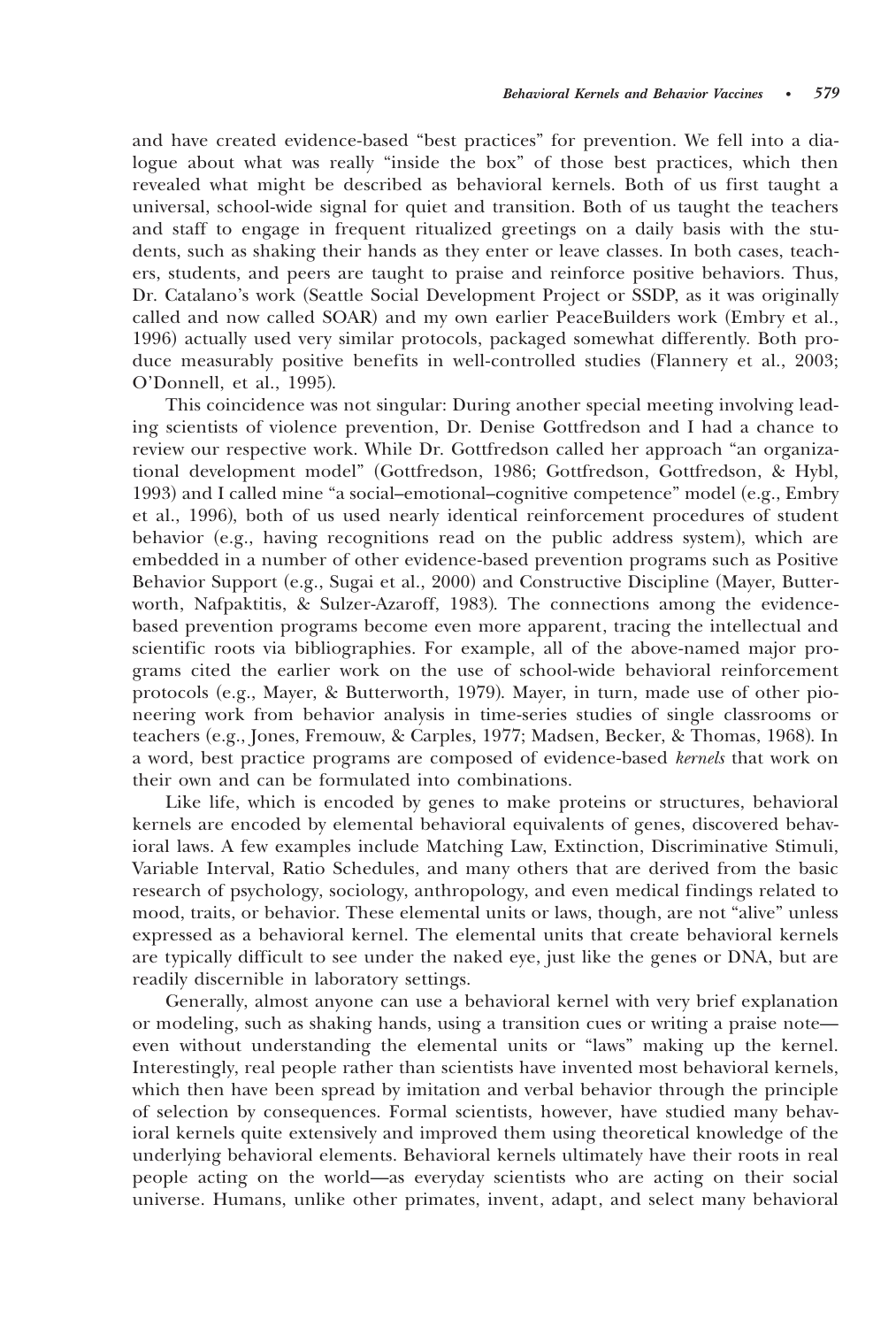kernels to construct their social environment. Kernels can become a bit like verbal memes, self-replicating by imitation

# *Criteria for Potential Behavioral Vaccines and Kernels for Changing Cultural Practices*

Kernels can be assembled to create behavioral vaccines, which are substantially different from prevention programs. A program is typically a curriculum or lessons that uses syllabi over days or weeks. Typically, the assumption is that after the completion of the program sequence, some change in behavior or knowledge happens. Thus, programs like *Second Step* or DARE have a curriculum plan and are completed over several weeks or months. But what is a behavioral vaccine?

In a previous study  $(Embry, 2002)$ , I detailed the characteristics of a behavioral vaccine:

- a) any intervention that inoculates recipients against morbidity or mortality, in this case, problematic, aggressive, or potentially dangerous or lethal behavior, hospitalization, incarceration, suicide, or murder;
- b) low cost, as exemplified by hand washing to prevent infections, diet and exercise to prevent high blood pressure and diabetes;
- c) ease of administration that would insure minimum costs and maximum benefits with daily routines, assuring every-day practice with a minimum of training; and
- d) mass administration.

Behavioral vaccines make it possible to directly reach as many people as is humanly possible with a minimum of costs, with no need for trained, technical, or professional personnel present.

Behavioral vaccines are not the same as conventional "universal" prevention programs, as is commonly articulated by federal or state agencies. The difference in logic has important public health, safety, or economic consequences. Behavioral vaccines aim at total population-level changes in mortality and morbidity. A typical prevention program aims at increasing protective factors or decreasing risk factors for a group (all children say at a particular school, which may be called "universal," but is not all children in the total community, state, or nation) or aims at a smaller subset of people in a school or social unit (targeted or selected approach in current jargon). Most prevention programs, even if well grounded in exemplary research, do not meet the definitions of behavioral vaccines—generally because of cost, complexity, and/or poor potential for comprehensive reach. A behavioral vaccine is, above all else, simple. In everyday language, most people call a behavioral vaccine a cultural practice.

Prevention programs have grave difficulties becoming cultural practices. Even the most research-based prevention programs, like Botvin's LifeSkills, have not become cultural practices. Why is this so? One significant reason is that programs "swim against the current" of selections by consequences and related adaptive principles. Most cultural practices are adopted because of an interlocking series of self-sustaining consequences and antecedent conditions.

A cultural practice is almost immediately discernable and can be imitated quickly, even if not perfectly. Furthermore, the cultural practice typically produces immediate results—typically positive reinforcement from others, escape from social approbation,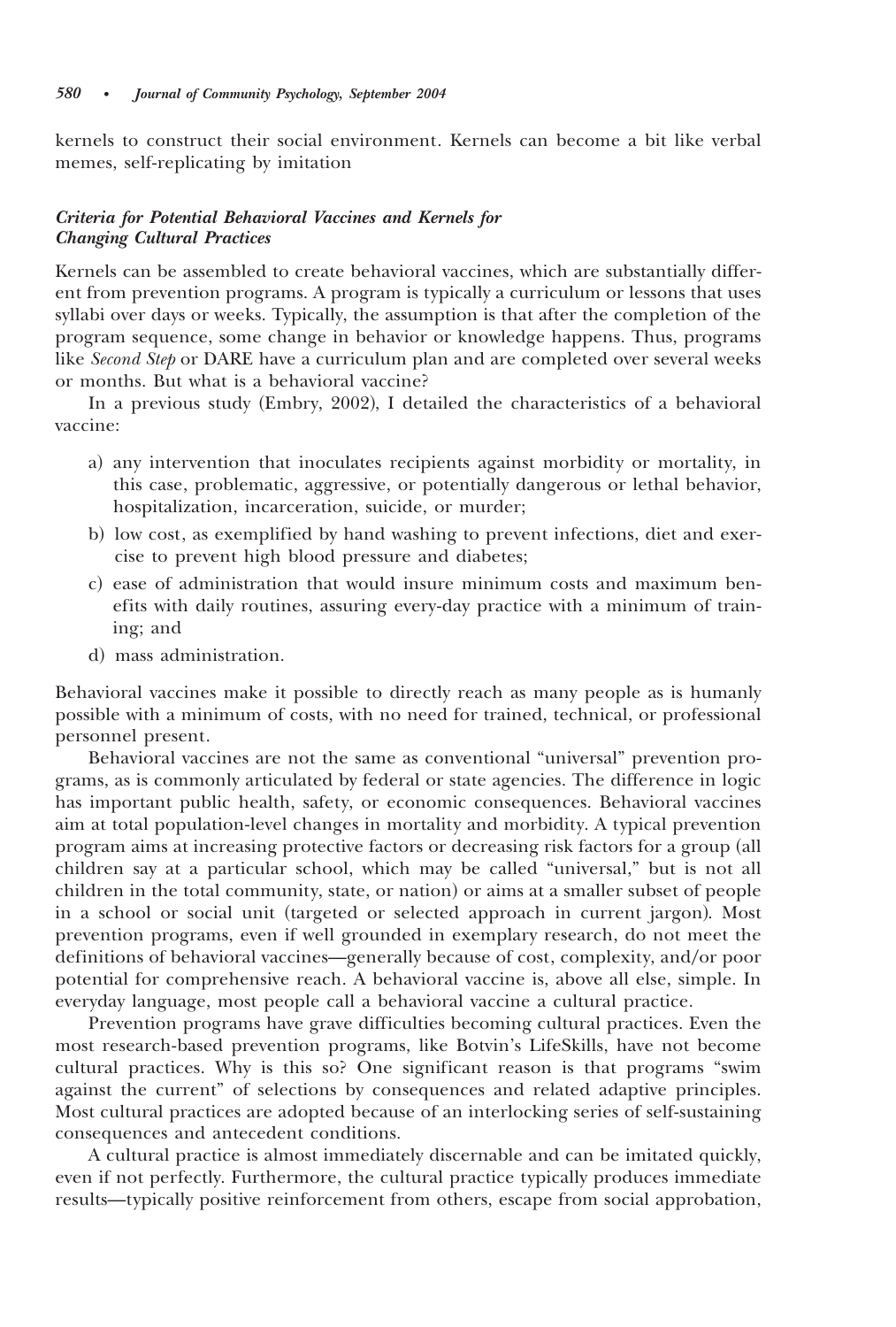and/or some other kind of advantage. For example, using good manners—a cultural practice that social scientists might call "social skills"—typically evokes many layers of reinforcement or advantage in many settings. Alternatively, being a really skilled "bad boy" in a rough-and-tumble chaotic neighborhood likewise produces many layers of immediate reinforcement or advantage. Both of these examples are cultural practices with different topographies selected by the consequences in their settings. Expecting any "prevention programs" to become a cultural practice is doomed for some obvious yet very profound reasons:

- 1. Most prevention programs fail to produce immediately discernable advantage, benefit, or results, and, therefore, immediate intrinsic or extrinsic reinforcement will be very weak. Without such feedback, behavior will soon decay. Other behaviors that do get more immediate feedback or reinforcement will be selected for in the environment, weakening the prevention program efforts.
- 2. Proprietary issues (e.g., trademarks, copyrights, understandable business concerns) can work against a widespread diffusion of a cultural practice (although can expand diffusion, too). Effective prevention programs take a great deal of capital to develop, test, and diffuse. If people could spontaneously adopt the prevention program and use it, then the results would be catastrophic for most developers. Thus, under current consequences of prevention funding, extreme disincentives exist for disclosing evidence-based kernels inside "best practice" programs. These behaviors are not bad; they are rational in an economic sense.
- 3. Basic social marketing issues also impinge on issues of prevention programs versus cultural practices. Social marketing uses what are called the 4 Ps, which are: the conception of a Product, Price, distribution (Place), and Promotion. The price of prevention best practice products presently is too high for schools typically between \$10,000 to \$50,000 per year, which means the buyer can only be at a school-wide or district level—never "purchased" by a teacher or individual staff member. The place of distribution of best practices is not convenient. One can only obtain best practices from specialty suppliers, which requires bids or other complicated processes. One cannot buy effective prevention at convenient retail outlets. Promotion of evidence-based prevention products that can be adopted easily is virtually nonexistent. When was the last time the reader saw or heard a slick TV, radio, or newsprint ad for a prevention program in local media?

For potential behavioral vaccines or behavioral kernels to become cultural practices that might help prevent serious social problems, such behavioral vaccines or behavioral kernels would have to meet some rather stringent criteria. They would have to be:

- 1. low or no cost,
- 2. produce immediate benefit,
- 3. easy to explain, imitate, and generalize,
- 4. meet or solve other competing demands,
- 5. easily socially marketed, and
- 6. change key prevention principles—behavior- and/or antecedent-related risk and protective factors (e.g., Hawkins, Catalano, & Miller, 1992).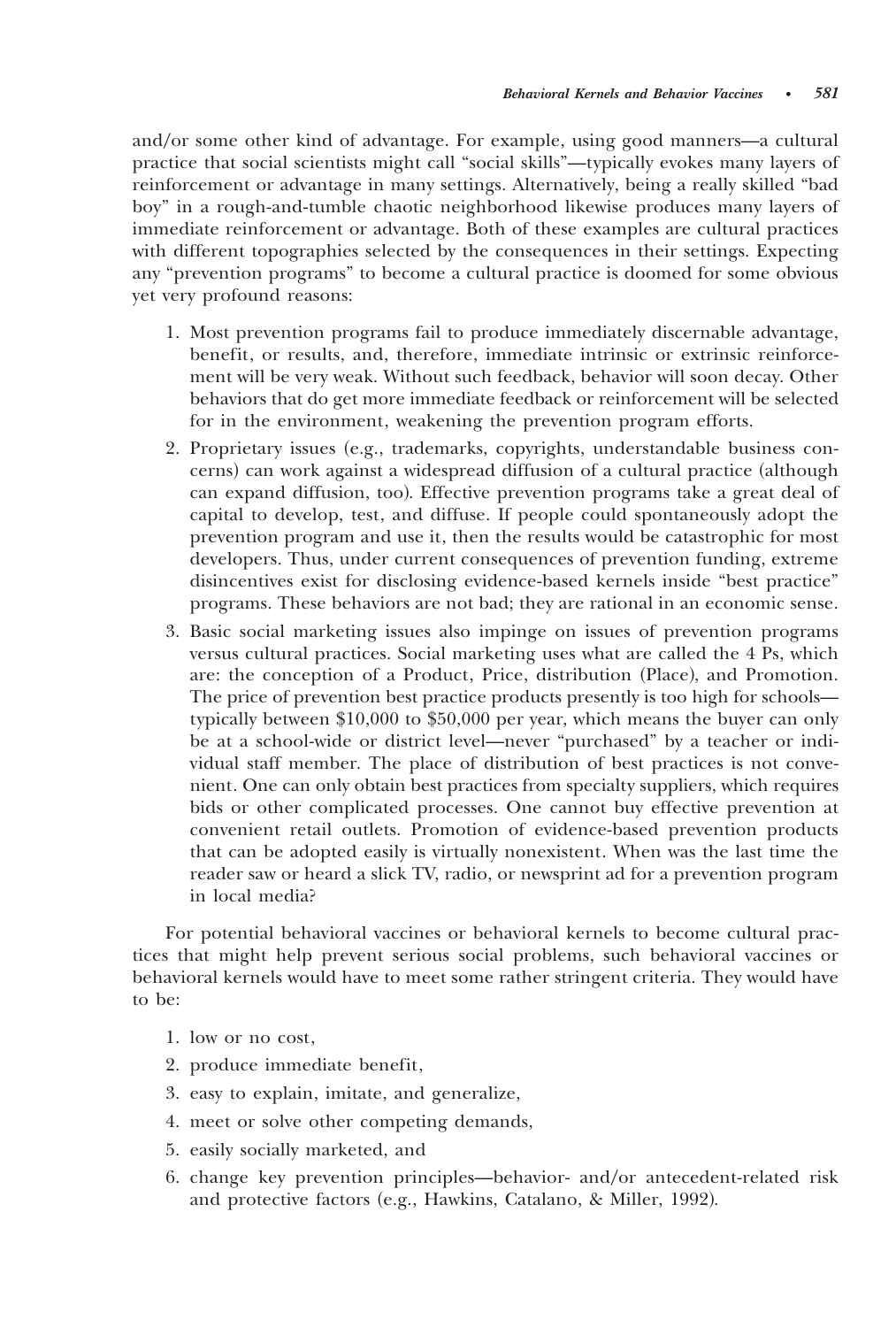Is it possible that the six criteria for behavioral vaccines and behavioral kernels can be met for powerful prevention? Yes. In some cases, strong or better evidence exists for some behavioral vaccines or behavioral kernels than "best practice" programs on various government department lists. Often, many candidate behavioral vaccines or behavioral kernels actually are embedded as active ingredients in named prevention programs.

## *Behavioral Kernels or Vaccines for Classrooms and Families*

From the 1960s to the present, substantial research has been conducted on effective teaching and schools. Investigators have used a variety of research methods to capture differences in effective classrooms and schools—from direct observation, to archival records, to surveys. Some studies have been cross-sectional, some have been longitudinal, and some have been true experiments. Examples of some of those studies were cited earlier ~e.g., Abbott, O'Donnell, Hawkins, Hill, Kosterman, & Catalano, 1998; Embry et al., 1996; Flannery et al., 2003; Gottfredson, 1986; Mayer et al., 1983). What is extraordinary is that many of these efforts contain similar components, which may have different names for the same thing  $(e.g., fuzzy grams)$  versus praise notes; quiet signal versus the peace sign). In general, these procedures increase the density of positive reinforcement from peers and adults, reduce negative attention, change the environment to reduce negative behaviors, etc. Is there an experimental literature of the active ingredients? Yes, although it is not well known outside program developers or not understood as evidence based by consumers. What also is useful to know is that many of those same active ingredients exist in effective parenting programs. A number of potential evidence-based kernels and behavioral vaccines are presented in the Tables 2 and 3 that have usefulness for classrooms and/or homes, as well as community contexts such as after-school programs and day-care centers.

## *Evidence-Based Behavioral Kernels or Vaccines for Community Settings*

Negative or positive parent–child behavior related to prediction of life-time adverse child-development outcomes can be observed easily and countered easily in public places such as restaurants, grocery stores, waiting rooms, etc. (Langer, Rieckhof, Steinbach, & Tausch, 1973) or outside while monitoring and managing children's play (e.g., Embry & Malfetti, 1980!. Harsh handling, scolding, or hitting of infants and toddlers who are fearful can be commonly observed and coded by observers in shopping centers, malls, grocery stores, and other public places (e.g., Honig, 1994). The probability of when and where parents and children will have difficulties during shopping trips in types of interactions that predict life problems can be observed and predicted ~e.g., Sanders, & Hunter, 1984!. Parent–teen and teen–peer interactions can be coded reliably in stores and shopping malls and show differences by the children's ages (Montemayor & Flannery, 1989).

Many of the evidence-based kernels and behavioral vaccines for school and home can be used in community settings. For example, response cost and class-wide peer tutoring can be applied to after-school programs. The Good Behavior Game can be used for various team sports or after-school activities, and Beat the Timer can be used in virtually every community group activity for children.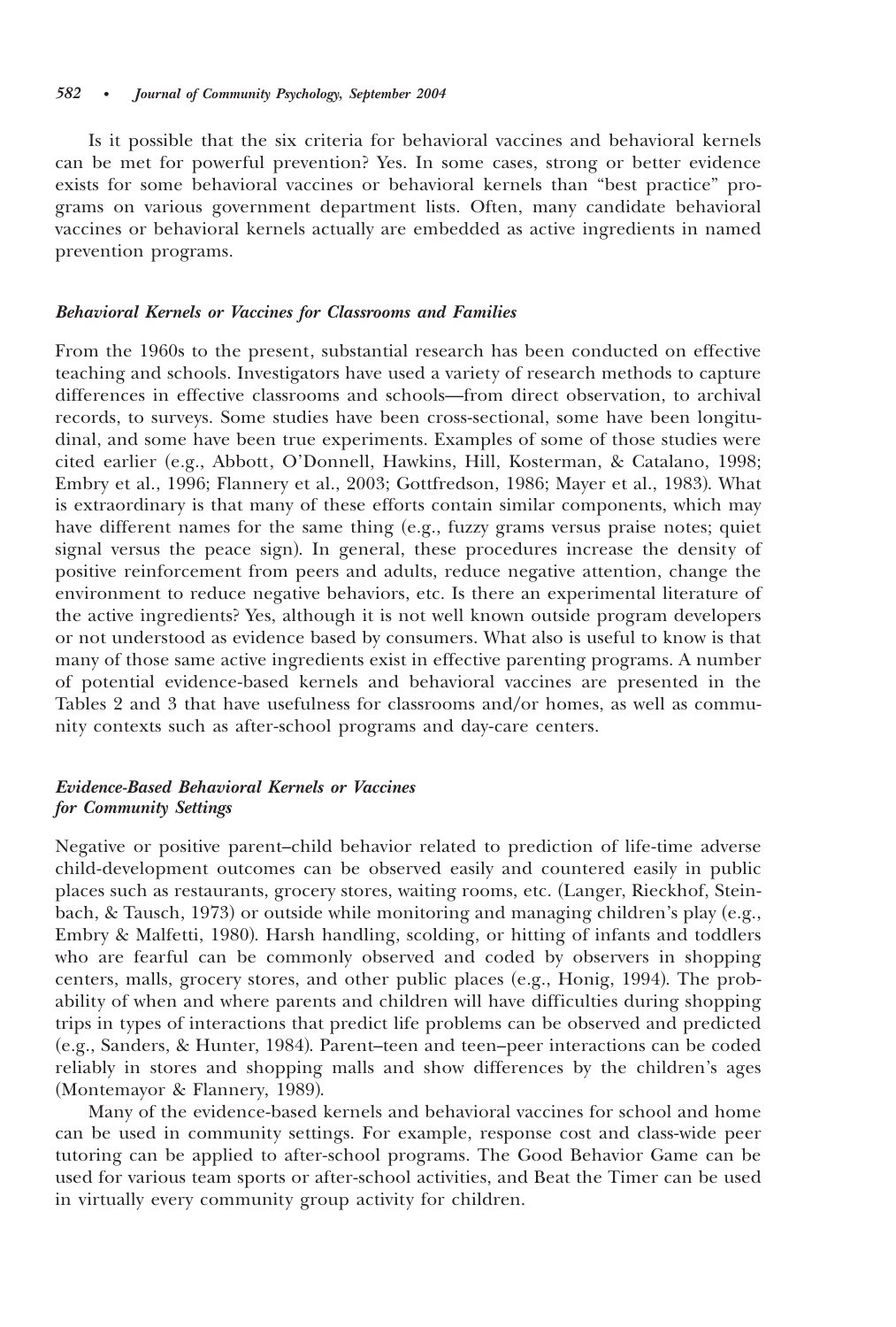| Kernel Title                            | Description                                                                                                                                                                                                                                                                        | <i>Evidence Citation Examples</i>                                                                           |
|-----------------------------------------|------------------------------------------------------------------------------------------------------------------------------------------------------------------------------------------------------------------------------------------------------------------------------------|-------------------------------------------------------------------------------------------------------------|
| Beat the timer (k)                      | Use small timers to reduce allocated time<br>for task. Powerful effects for reducing<br>negative behaviors. Available at most<br>discount stores.                                                                                                                                  | Adams & Drabman, 1995<br>Drabman & Creedon, 1979<br>Wolfe, Kelly, & Drabman, 1981                           |
| Response cost (k)                       | Removal of token, money, or privilege<br>for misbehavior w/o emotional displays.<br>Works as well as stimulant medication<br>for children with Attention Deficit<br>Hyperactivity Disorder. Easily adapted<br>at home.                                                             | Forman, 1980<br>Kendall & Finch, 1976<br>Little & Kelley, 1989<br>Reynolds & Kelley, 1997                   |
| Mystery motivators (k)                  | Random rewards using a simple,<br>lottery-like system for behaviors. Very<br>powerful in changing child behaviors<br>at home & school, parent behavior,<br>and work-related behaviors.                                                                                             | Brown & Redmon, 1989<br>Foxx & Schaeffer, 1981<br>Moore et al., 1994                                        |
| Nonverbal transition<br>cues (k)        | Nonverbal (visual, kinesthetic, and<br>auditory) cues for transitions (stopping<br>one task & starting another), changing<br>voice registers, getting quiet to hear<br>instruction that are used school wide.                                                                      | Abbott et al., 1998<br>Embry et al., 1996<br>Krantz & Risley, 1977<br>Rosenkoetter & Fowler, 1986           |
| Meaningful roles (jobs) (k)             | Providing responsible roles to all<br>children in the classroom, school, or<br>home increases prosocial behaviors,<br>instructional time, and achievement,<br>and provides positive adult and peer<br>reinforcement & recognition.                                                 | Kahne & Bailey, 1999<br>Rutter, 1983                                                                        |
| Response cards/slates (k)               | True or false, multiple choice, open<br>response, etc. cards/slates substantially<br>improve participation, reduce<br>disruptions, raise weekly tests scores,<br>improve standardized achievement and<br>allow for more feedback, praise, and<br>recognition. Can be used at home. | Armendariz & Umbreit, 1999<br>Gardner, Howard, & Grossi,<br>1994<br>Skinner, Fletcher, &<br>Henington, 1996 |
| "Tootle"/compliment/<br>praise note (k) | Tootles (opposite of tattles) are written<br>compliment notes that are publicly<br>posted. Effective in improving social<br>competence, school adjustment, and<br>reducing problem behaviors.                                                                                      | Abbott et al., 1998<br>Embry et al., 1996<br>Gottfredson, 1986<br>Skinner et al., 2002                      |
| Positive school-to-home<br>notes (k)    | Positive notes from school staff to home<br>and from home to school help bridge<br>behavior and contingencies, unite adults,<br>foster positive family attention to child,<br>and reduce negative/harsh interactions.                                                              | Blechman, Taylor, & Schrader,<br>1981<br>Kelley & McCain, 1995                                              |

*Table 2. Example Evidence-Based Behavior Kernels*

Some procedures are unique to community settings. Recall that parent–child behavior typically degrades in restaurants. Traditional place mats for family restaurants typically feature a sampling of games (e.g., riddles, matching tasks, tic-tac-toe), while table-talk place mats provide conversational topics and illustrated games in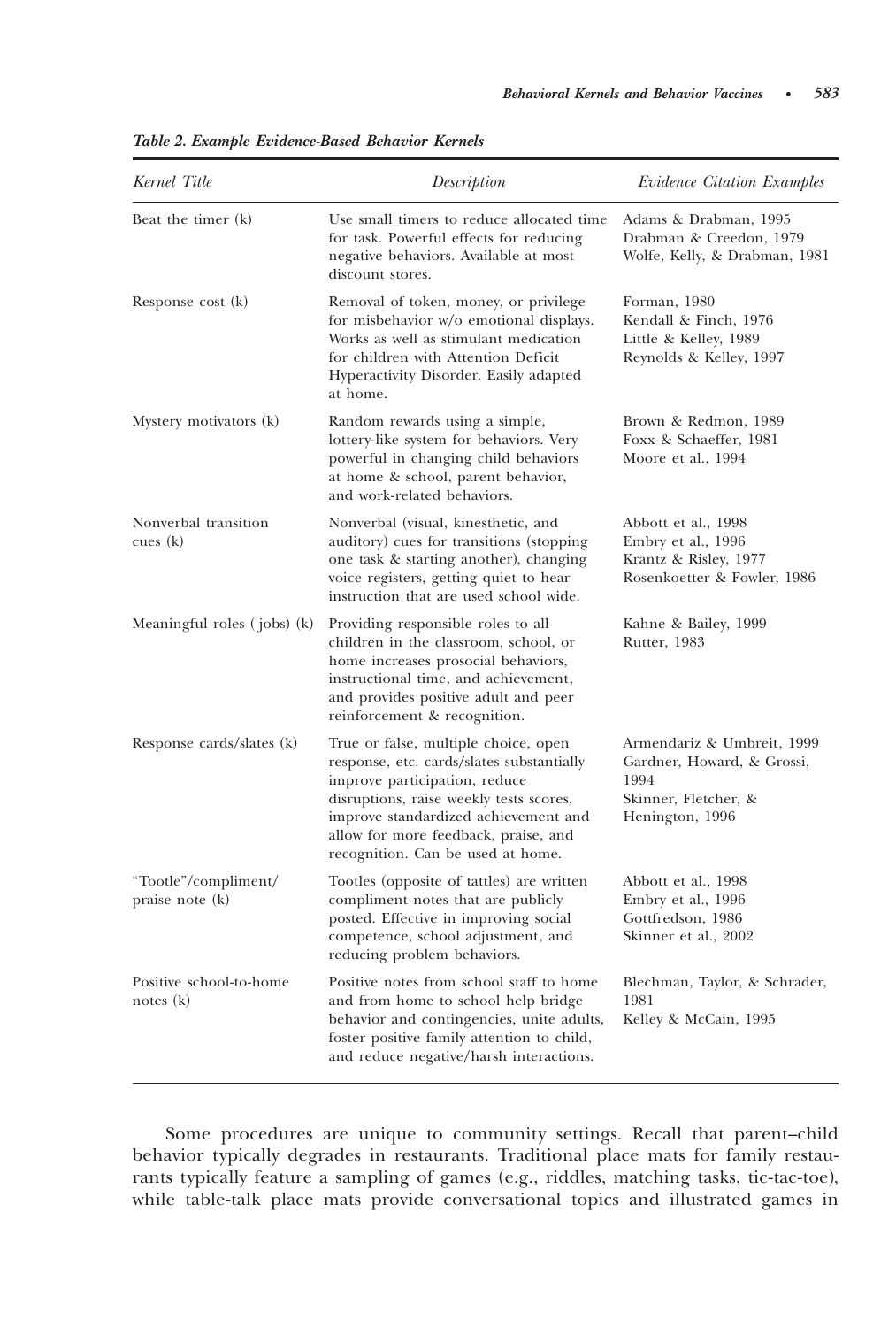| <i>Vaccine Title</i>                     | Description                                                                                                                                                                                                                                                                                                                                                                                                                                                                                                                                                                                                                               | <i>Evidence Citation Examples</i>                                                                                                    |
|------------------------------------------|-------------------------------------------------------------------------------------------------------------------------------------------------------------------------------------------------------------------------------------------------------------------------------------------------------------------------------------------------------------------------------------------------------------------------------------------------------------------------------------------------------------------------------------------------------------------------------------------------------------------------------------------|--------------------------------------------------------------------------------------------------------------------------------------|
| Structured/Organized<br>$r$ recess $(v)$ | Structured recess games that emphasize<br>turn taking, helpfulness, rule following,<br>and emotion control dramatically improve<br>cooperative behavior, decrease bullying &<br>aggression, improve social norms, better<br>character, improve academic learning<br>during the day, and reduces Attention<br>Deficit Hyperactivity Disorder and other<br>disturbances. Reduces obesity or BMI.                                                                                                                                                                                                                                            | Jarrett et al., 1998<br>Lewis, Powers, Kelk, &<br>Newcomer, 2002<br>Murphy, Hutchison, & Bailey,<br>1984<br>Pellegrini & Davis, 1993 |
| Good behavior game (v)                   | A team-based, response-cost protocol for<br>groups of children that rewards inhibition<br>of inattentive, disruptive, and<br>aggressive/bullying. Documented in<br>approximately 30 studies to reduce<br>short-term and long-term behavior<br>problems as well as DSM-IV Attention<br>Deficit Hyperactivity Disorder, and<br>conduct problems, special-education<br>placement plus substance abuse/initiation.<br>Can be implemented from simple<br>presentations or manuals.                                                                                                                                                             | <b>Embry</b> , 2002                                                                                                                  |
| Class wide peer tutoring (v)             | A team-based classroom procedure<br>involving rapid-paced learning for<br>spelling/vocabulary, math, & reading that<br>improves behavior, increases standardized<br>achievement, and reduces<br>special-education placement. CWPT uses<br>all of the kernels listed in this chart. Class<br>is split into teams. Teams are split into<br>pairs who work together 3–4 times a week<br>on rapid-fire practice. Points are<br>calculated, announced, and posted,<br>followed by some recognition and<br>occasional team reward. CWPT can be<br>implemented from simple presentations or<br>manuals, producing observable gains in a<br>week. | Greenwood, 1991<br>Greenwood et al., 1993                                                                                            |
| Special play (v)                         | Utilizes 15 minutes of special play with<br>simple things (blocks, buttons, pipe<br>cleaners, blocks, scraps, junk) by the child<br>in which an adult follows the lead of the<br>child. Improves warmth and compliance<br>while reducing aggression and agitation.                                                                                                                                                                                                                                                                                                                                                                        | McDonald & Sayger, 1998<br>Webster-Straaton, 1998                                                                                    |

#### *Table 3. Example Evidence-Based Behavioral Vaccines*

which the entire family can participate. In controlled studies (e.g., Green, Hardison, & Greene, 1984), table-talk place mats resulted in more social and educational dialog among family members than either traditional place mat or no-material conditions. Table-talk place mats also reduced parental coercive comments and children's distraction comments. Table-talk place mats could be printed in bulk and changed each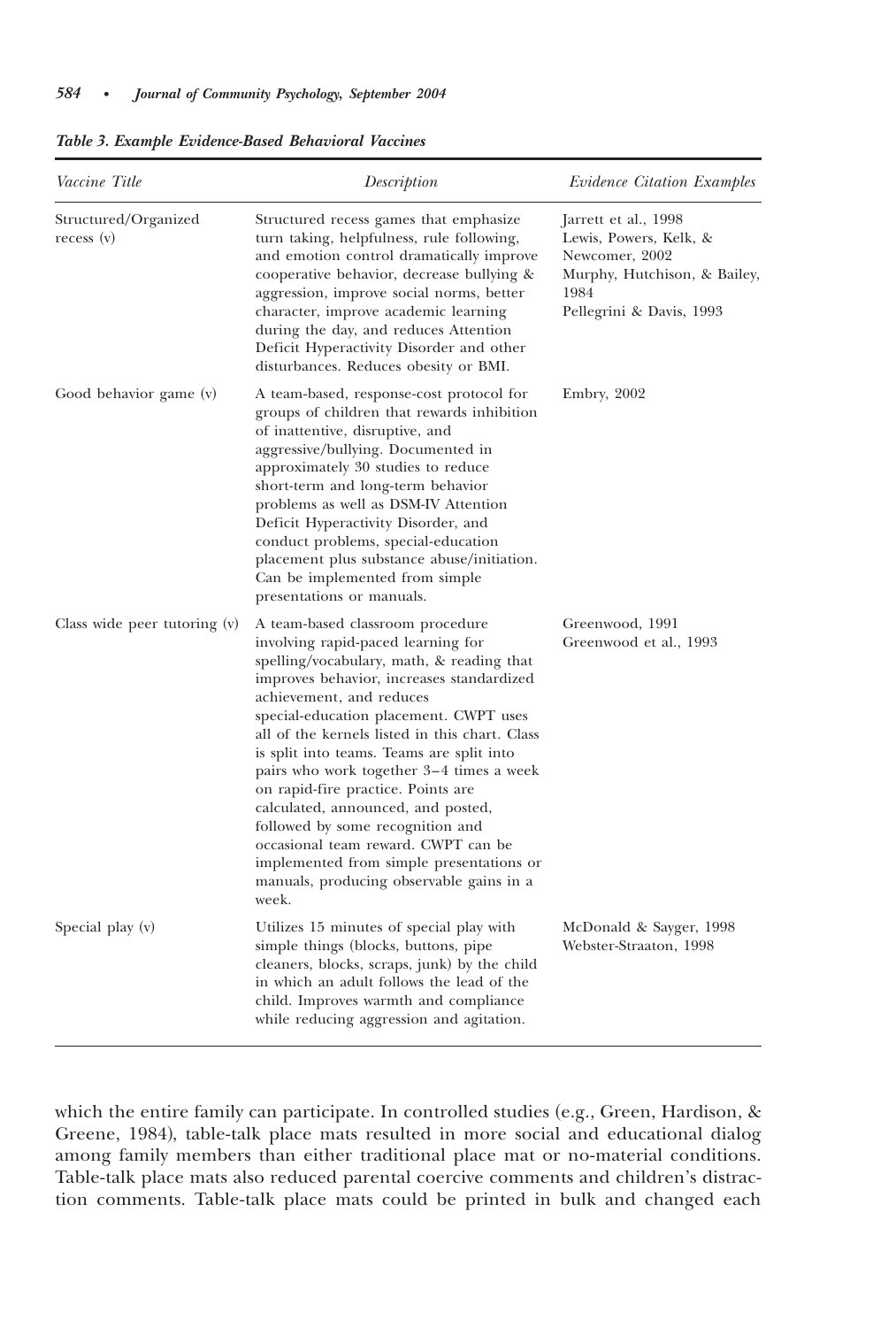week or month as a community-based kernel intervention. Behavior change could even be measured.

Grocery stores are places where parent–child behavior deteriorates. It turns out that simple advice packages, distributed to parents, observably changed parent–child interactions for the better while shopping (e.g., Clark, Greene, Macrae, McNees, Davis, & Risley, 1977; Ergon-Rowe, Ichinose, & Clark, 1991). In studies of preschoolers, my co-workers and I have been able to change parent–hild behavior while shopping using specially designed shopping bags, distributed in the store, that have sticker charts for the child. Based on marketing research  $(e.g., Rust, 1993)$ , positive behaviors can be cued by signs in the aisles or on the floors of the store. Community distribution of evidence-based practices on child rearing could happen in the places where problematic behavior occurs, such as grocery stores, video rental stores, toy stores, discount stores, and shopping malls. Parenting behavior can be improved in those settings using kernels of evidence-based practices.

With the exception of safety research and environmental issues  $(e.g., DePa<sub>s</sub>quale$ & Geller, 1999; Geller, 1973), there is very little extant research on the diffusion of behavioral vaccines and evidence-based kernels. This lack is probably driven by the metaphor of therapy and school that has driven much of prevention science, each of which have an implicit culture that demands lessons or sessions. Kernels and behavioral vaccines are fundamentally daily habits or routines, not curriculum or therapy models, and thereby have tended to be ignored or overlooked. Behavioral vaccines and kernels also can be metaphorically like a product, which marketed as easily as something in a grocery store, discount store, via mail-order, or instead through in-service training or a continuing-education model.

## **SOCIAL MARKETING OF BEHAVIORAL KERNELS AND VACCINES**

Evidence-based behavioral kernels and vaccines lend themselves to powerful models of social marketing in ways that traditional approaches to prevention, intervention, and treatment cannot be. For example, "Tootle notes" or "Beat the Timer" can be positively and quite easily promoted in a community:

- "Does someone you know feel under appreciated? Pick up a package of 'Tootle Notes' today at any participating grocery store."
- "Do you know a child who dawdles, delays, and gets distracted? Pick up a 'Beat the Timer' kit at the child's school, most pediatricians offices, or local drug stores."

Social Marketing makes use of the "Five Ps of Marketing." The modern approach to marketing revolves around five Ps: product, performance, price, place, and promotion.1

- *Product:* Commercial marketers make sure that their product is appealing to consumers and has a catchy name that is easy to remember. "Tootle Notes" or "Beat the Timer" are examples of catchy names.
- *Performance:* Commercial marketers make clear what the customer must do to achieve the advertised result and what the benefits are from the product.

<sup>1</sup>Traditional papers on social marketing list only four, and this paper adds another based on prior experience in the field.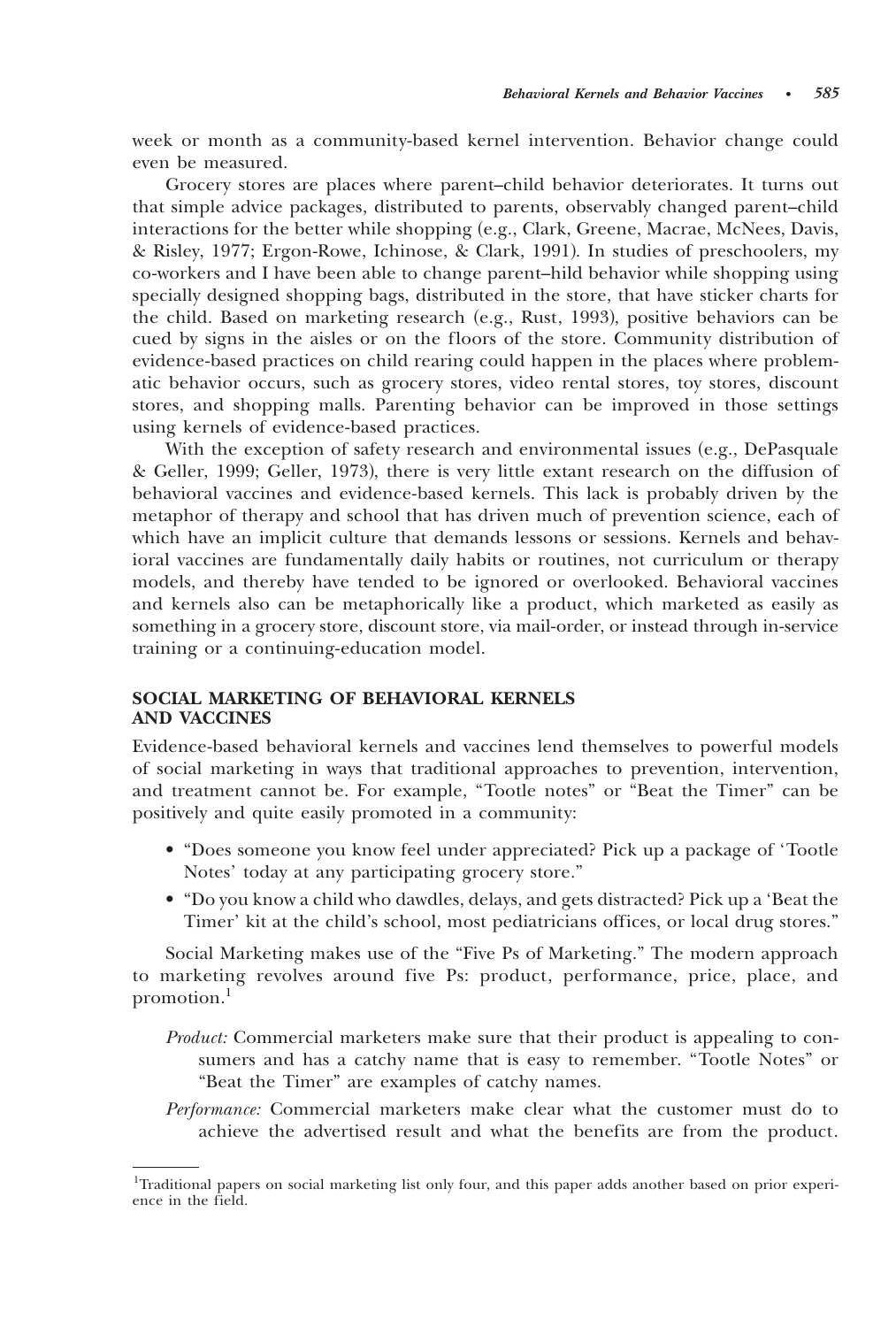"Awareness" is not performance, which must be measurable and reportable. Kernels and vaccines make performance promises of benefit such as "learn more," "have less stress," "saves time," or "feel better." The actions to achieve performance can be quite simple in the case of kernels or vaccines, such as "use response slates 20 minutes per day" or "use class-wide peer tutoring for 20–25 minutes per day, 3 or 4 times per week."

- *Place:* Kernels and behavioral vaccines can be easily accessible to virtually all potential consumers, unlike most prevention programs that are only available through specialty catalogues, training, certification, etc. All you have to do to get "Tootle Notes" or "Beat the Timer" and other kernels or behavioral vaccines is visit a local school, merchant, ask your doctor, or perhaps call a toll-free number.
- *Price:* Indicated or selected prevention programs or treatment protocols may cost thousands of dollars to start up or use. Some evidence-based kernels, however, can be given away as sponsored premiums, such as "Tootle Notes sponsored by XYZ Realty." Others cost a few dollars at most. Behavioral vaccines may be somewhat more expensive, perhaps a \$50 to \$500 for a group of children. Price also can be in time or effort, such as "takes only a few minutes a day."
- *Promotion:* Commercial marketers use promotion and advertising to familiarize consumers with the product and persuade them to buy it or try it. This enables the full power of advertising and marketing to operate for communitybased prevention. The current crop of widely listed best practices do not lend themselves to this type of promotion, largely because the "buyers" are highly institutionalized—school districts, state government, etc. Evidence-based prevention kernels or behavioral vaccines can be adopted or purchased by a single user—a child, a teacher, a parent, etc. Kernels and vaccines can be sold in normal commercial settings like grocery stores and discount stores. Unfortunately, one cannot even order an evidence-based prevention program ("everything you need, just add water") from Amazon.com.

There are some other issues to consider about the social marketing of evidencebased kernels and behavioral vaccines that may not be transparent. First, they invite huge possibilities for sponsorships from the private sector using marketing and advertising revenue rather than charitable gift giving. From my own personal experience in this country and overseas, I have been able to recruit major sponsorships from multinational corporations to do this kind of focused, positive, and population-based prevention. Second, the entire nature of evidence-based kernels and vaccines invites partnerships. Many people can play at the same thing, which moves prevention much closer to a culture and norms change. Third, the impact of evidence-based kernels and behavioral vaccines are observable and measurable using very simple procedures. Most of the kernels and behavioral vaccines come from a robust history of applied behavior analysis that insisted upon very high standards of measurement. In the case of kernels like response slates, nonverbal cues, cooperative games during recess, or behavioral vaccines like the Good Behavior Game or Class-wide Peer Tutoring, the impact on behavior is evident and measurable immediately, or within days. These observable effects greatly help in community self-efficacy and coalition building. Fourth, kernels and vaccines can be used as real examples for "cause marketing" for complicated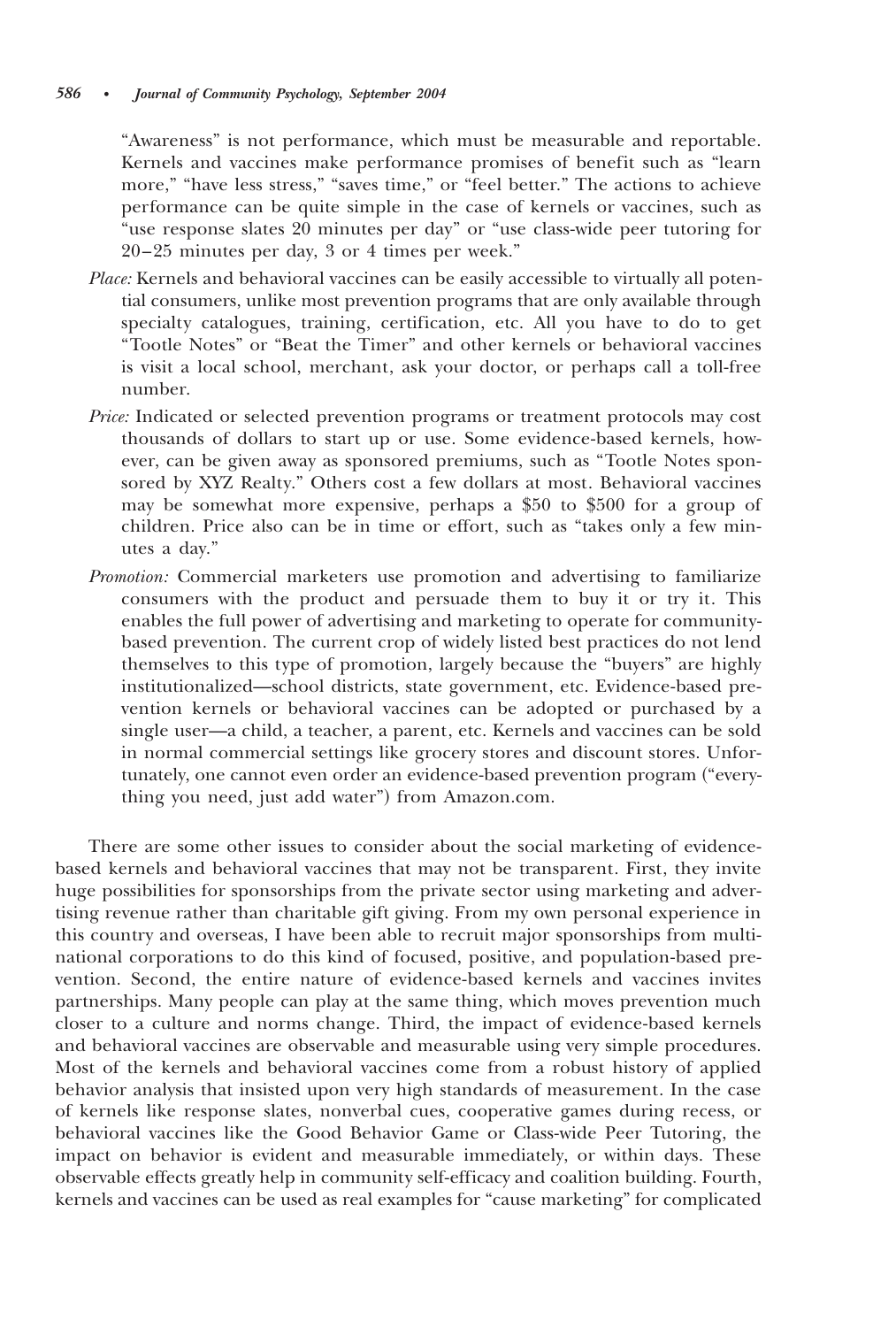concepts like early childhood education, educational reform, or community violence prevention.

Social norms commonly are described as determining much of multiproblem behavior in youth. Norms are about daily behaviors, routines, and rituals rather than attitudes. When confronted with prevention in the past, most "social marketing" efforts have focused on the general issue or the "don't" behaviors  $(e.g., don't do domestic$ violence or child abuse!. Offering a menu of 30 prevention programs for schools or stakeholders to choose from, like the prevention fair, cannot alter the community norms because there are no common daily behaviors, routines, rituals, or language that share any stimulus properties that would cue rule-governed behaviors that make up the core of "community norms." Community norms require some kind of identity or unifying concept. Good social marketing campaigns promote a product or products and a brand identity because the brand identity "leads" people to other products based on the performance and benefits from the first success. In the case of evidencebased behavioral kernels and vaccines, my colleagues and I have started using the phrase, "The Simple Gifts Initiative" or "Simple Gifts for Our Children" because the benefits and ease of use need to be conveyed as distinct from standard prevention programs or campaigns. The use of evidence-based kernels and behavioral vaccines with a brand identity used in social marketing can create a shift in community norm—in actual behavior.

## **LIMITATIONS OF THIS STUDY AND CONCEPT**

Increasingly, various entities such as the National Institute of Health and the Society for Prevention Research have called for some alternative to evidence-based programs, suggesting, perhaps, the use of principles of effective prevention. Schools and community groups have voiced some dissatisfaction for the "canned program" approach. Evidence-based behavioral kernels and vaccines that measurably effect risk and protective factors add greater precision to issues of adoption, dose, and fidelity than very broad principles such as "refusal skills" or "interactive instruction." The behavioral kernels and vaccines described herein are quite discrete. They can be precisely operationalized, which is part of their charm. Their short-term effects are easily measured, and their long-term effects have been established.

Notwithstanding these advantages, this article does not address other issues required for full-fledged community- or state-level approach—mostly for reasons of space and focus. Remaining issues that must be addressed include, but are not limited to:

- 1. how to calculate an optimum mix of behavioral kernels and vaccines for costeffective results;
- 2. how to create a data dashboard for monitoring both implementation and outcomes;
- 3. how to construct evaluation protocols for such strategies; and
- 4. how this approach would integrate or augment existing investments in more complex evidence-based programs.

This article does not address an important next step in the overall construct of the theory of behavioral kernels and vaccines. The theory lends itself to the construction of a very precise formal language of prevention, just as genetic researchers have a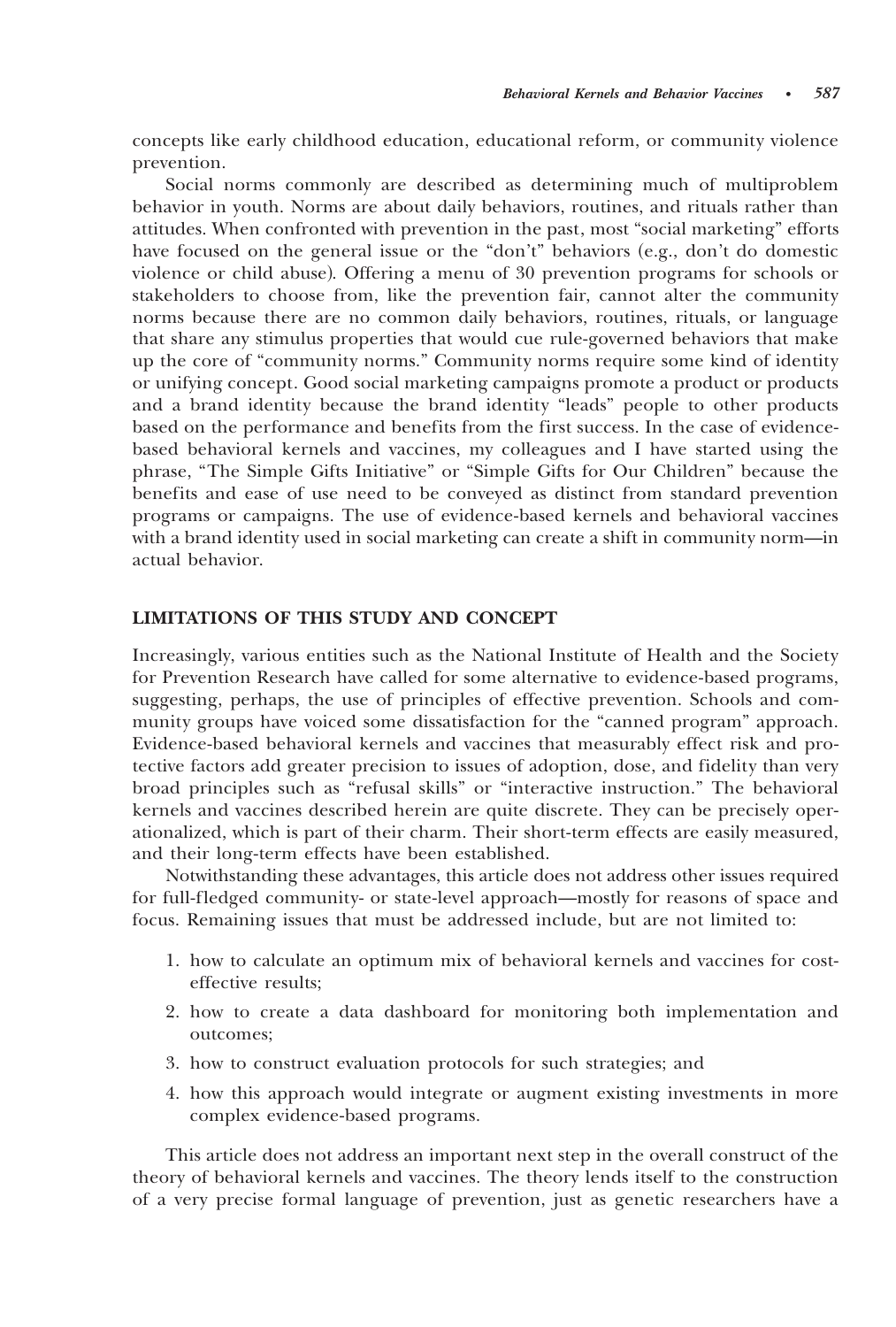precise language of the polymorphism or alleles of genes. For example, each kernel can be given a unique classification code (e.g.,  $BT =$  beat the timer); its allele or variation can be coded such as  $\rm BTR+$  (Beat the timer with reward) or  $\rm BTRC$  (Beat the timer with response cost for failure). Dose, intensity, frequency, or other factors can be precisely coded by abbreviation, such as  $BTRC(2\times pd)$  to indicate two times per day. This formal language of prevention would allow for far greater precision in understanding what works and what does not, as well as for replication. Amusingly, there is a precise, formal language for tying fishing flies, understood by any serious fly-fisher who can copy the instruction—yet no formal recipe language for prevention research or practice.

For the developers of prevention programs who always have potential economic interests, the downside would be full disclosure of active ingredients—which is required anyway in the course of therapeutic medical research. Some organization such as the Society for Prevention Research could substantially further the science of prevention by developing a common set of notations for behavioral kernels and vaccines, so that principle-driven prevention versus trademarked program prevention could be better developed and studied.

## **SUMMARY**

The use of best practice prevention programs and intuitively appealing community coalition processes have generally failed, so far, to yield population-level effects despite the funds allocated and regulations to promote them. This article introduces a rational alternative: promotion of evidence-based behavioral kernels and vaccines that have a chance of becoming cultural practices—with community-level effects on various multiproblems like substance abuse, delinquency, violence, or school failure. Evidence-based kernels are irreducible units of behavior-change technology that produce an observable, reliable result. Evidence-based kernels are what compose most of the named best practices for prevention. What is not widely known is that the evidencebased kernels are powerful in their own right. Behavioral vaccines are essentially several kernels put together for daily use with powerful longitudinal results. Substantial evidence exists showing that behavioral kernels and vaccines can affect major risk or protective factors or prevention principles. Because of the simplicity of kernels and behavioral vaccines, they can be promoted easily across whole communities or states, producing measurable changes that can be documented via time-series designs, in real world circumstances. Widespread propagation of evidence-based kernels and behavioral vaccines could have significant impact on communities, providing a low-cost alternative and practical model for community psychology, public health, and policy makers. Evidence-based kernels and behavioral vaccines represent simple gifts for the future of our children that can change community norms about prevention of serious problems like substance abuse and violence.

### **REFERENCES**

- Abbott, R.D., O'Donnell, J., Hawkins, J.D., Hill, K.G., Kosterman, R., & Catalano, R.F. (1998). Changing teaching practices to promote achievement and bonding to school. American Journal of Orthopsychiatry, 68, 542-552.
- Adams, C.D., & Drabman, R.S. (1995). Improving morning interactions: Beat-the-Buzzer with a boy having multiple handicaps. Child & Family Behavior Therapy. 17, 13–26.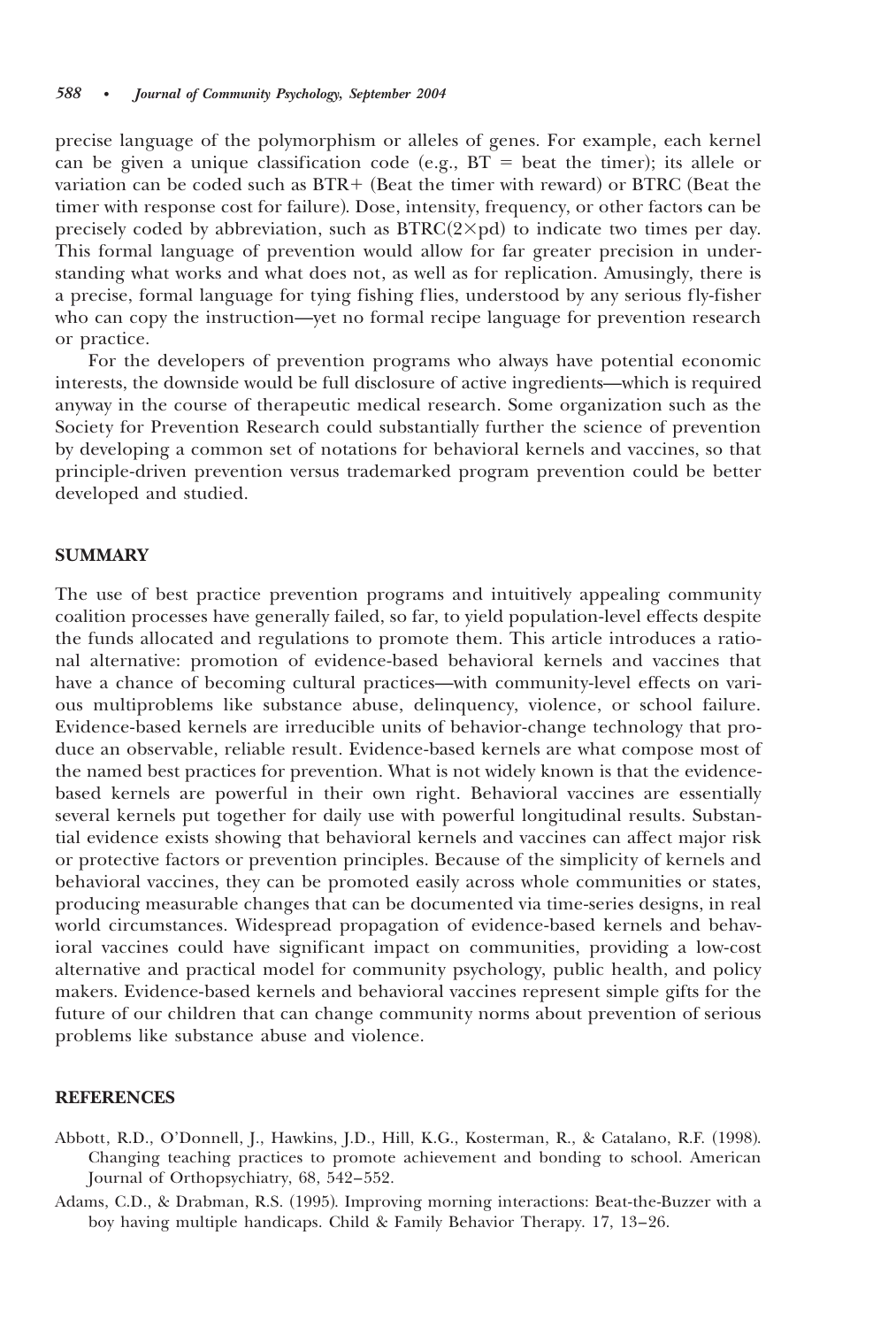- Armendariz, F., & Umbreit, J. (1999). Using active responding to reduce disruptive behavior in a general education classroom. Journal of Positive Behavior Interventions, 1, 152–158.
- Biglan, A., Henderson, J.M., Humphreys, D., Yasui, M., Whisman, R., Black, C., & James, L. ~1995!. Mobilizing positive reinforcement to reduce youth access to tobacco. Tobacco Control, 4, 42–48.
- Blechman, E.A., Taylor, C.J., & Schrader, S.M. (1981). Family problem solving versus home notes as early intervention with high-risk children. Journal of Consulting & Clinical Psychology, 49, 919–926.
- Brown, N., & Redmon, W.K. (1989). The effects of a group reinforcement contingency on staff use of unscheduled sick leave. Journal of Organizational Behavior Management, 10,  $3 - 17$ .
- Clark, H.B., Greene, B.F., Macrae, J.W., McNees, M.P., Davis, J.L., & Risley, T.R. ~1977!. A parent advice package for family shopping trips: Development and evaluation. Journal of Applied Behavior Analysis, 10, 605–624.
- DePasquale, J.P., & Geller, E.S. (1999). Critical success factors for behavior-based safety: A study of twenty industry-wide applications. Journal of Safety Research, 30, 237–249.
- Drabman, R.S., & Creedon, D.L. (1979). Beat the buzzer. Child Behavior Therapy, 1, 295–296.
- Embry, D.D. (2002). The good behavior game: A best practice candidate as a universal behavioral vaccine. Clinical Child and Family Psychology Review,  $5(4)$ ,  $273-297$ .
- Embry, D.D., Flannery, D., Vazsonyi, A., Powell, K., & Atha, H. (1996). PeaceBuilders: A theoretically driven, school-based model for early violence prevention. American Journal of Preventive Medicine, 12, 91–100.
- Embry, D.D., & Malfetti, J.M. (1980). Reducing the risk of pedestrian accidents to preschoolers by parent training and symbolic modeling for children: An experimental analysis in the natural environment. Falls Church, VA: AAA Foundation for Traffic Safety.
- Ergon-Rowe, E., Ichinose, C.K., & Clark, H.B. ~1991!. Dissemination of self-help information for families: An evaluation of parent use of three child-rearing advice booklets. Child & Family Behavior Therapy, 13, 59–73.
- Fawcett, S.B., Lewis, R.K., Paine-Andrews, A., Francisco, V.T., Richter, K.P., Williams, E.L., & Copple, B. (1997). Evaluating community coalitions for prevention of substance abuse: The case of Project Freedom. Health Education & Behavior, 24(6), 812-828.
- Flannery, D.J., Vazsonyi, A.T., Liau, A.K., Guo, S., Powell, K.E., Atha, H., Vesterdal, W., & Embry, D. (2003). Initial behavior outcomes for the PeaceBuilders universal school based violence prevention program. Developmental Psychology, 39, 292–308.
- Forman, S.G. (1980). A comparison of cognitive training and response cost procedures in modifying aggressive behavior of elementary school children. Behavior Therapy, 11, 594 – 600.
- Foxx, R.M., & Schaeffer, M.H. (1981). A company-based lottery to reduce the personal driving of employees. Journal of Applied Behavior Analysis, 14, 273–285.
- Gardner, R., Heward, W.L., & Grossi, T.A. (1994). Effects of response cards on student participation and academic achievement: A systematic replication with inner-city students during whole-class science instruction. Journal of Applied Behavior Analysis, 27, 63–71.
- Geller, E.S. (1973). Prompting anti-litter behaviors. In Proceedings of the Annual Convention of the American Psychological Association (pp. 907–908). Washington, DC: American Psychological Association.
- Gottfredson, D.C. (1986). An empirical test of school-based environmental and individual interventions to reduce the risk of delinquent behavior. Criminology 24, 705–731.
- Gottfredson, D.C., Gottfredson, G.D., & Hybl, L.G. (1993). Managing adolescent behavior: A multiyear, multischool study. American Educational Research Journal, 30, 179–215.
- Green, R.B., Hardison, W.L., & Greene, B.F. (1984). Turning the table on advice programs for parents: Using placemats to enhance family interaction at restaurants. Journal of Applied Behavior Analysis, 17, 497–508.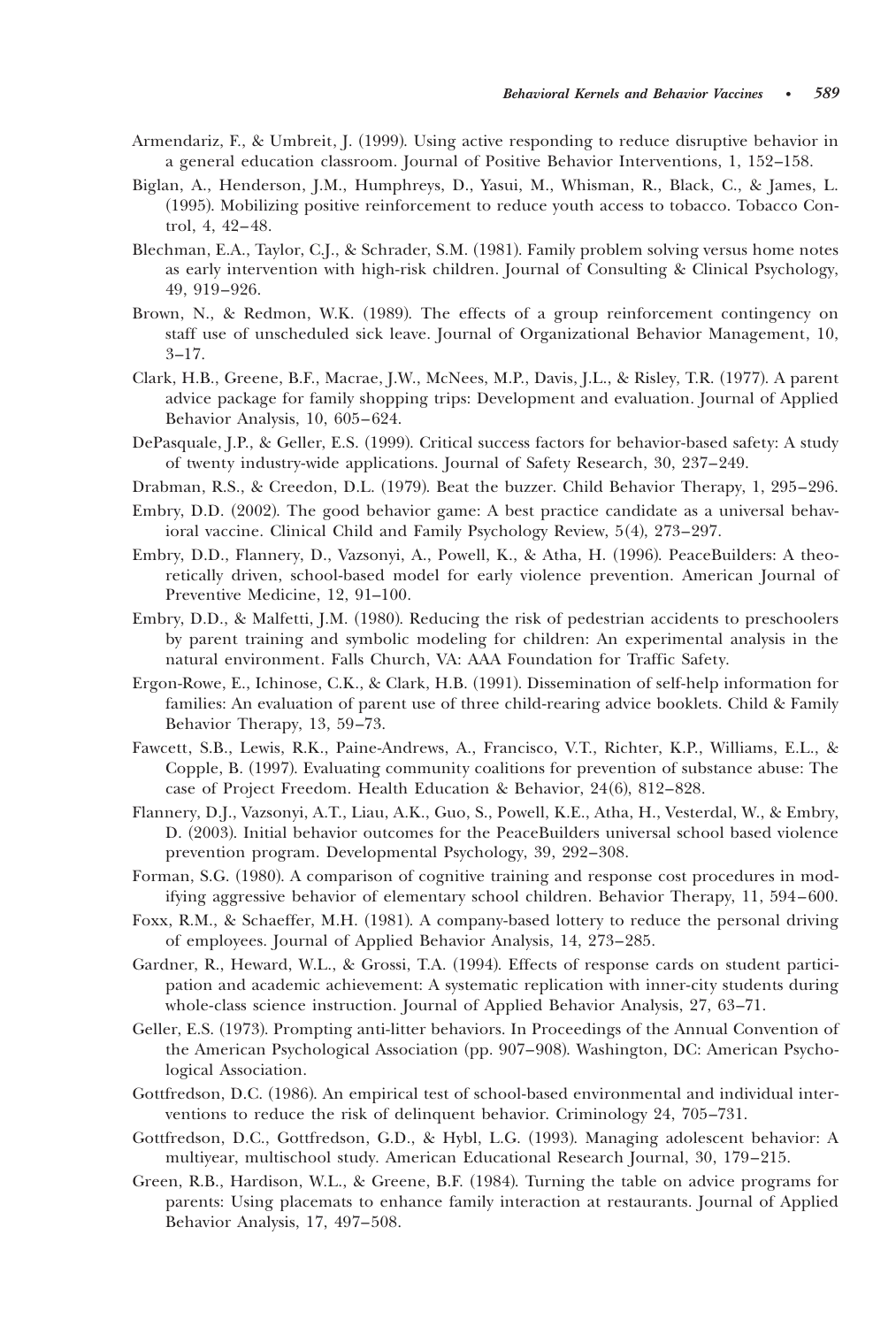- Greenwood, C.R. (1991). Classwide peer tutoring: Longitudinal effects on the reading, language, and mathematics achievement of at-risk students. Journal of Reading, Writing & Learning Disabilities International, 7, 105–123.
- Greenwood, C.R., Terry, B., Utley, C.A., Montagna, D., & Walker, D. (1993). Achievement, placement, and services: Middle school benefits of classwide peer tutoring used at the elementary school. School Psychology Review, 22, 497-516.
- Hallfors, D., & Godette, D. (2002). Will the 'Principles of Effectiveness' improve prevention practice? Early findings from a diffusion study. Health Education Research, 17, 461-470.
- Hallfors, D., Hyunsan, C., Livert, D., & Kadushin, C. (2000). Fighting back against substance abuse: Are community coalitions winning? American Journal of Preventive Medicine, 23(4), 237–324.
- Hawkins, J.D., Catalano, R.F., & Miller, J.Y. (1992). Risk and protective factors for alcohol and other drug problems in adolescence and early adulthood: Implications for substance abuse prevention. Psychological Bulletin,  $112$   $(1)$ ,  $64-105$ .
- Honig, A.S. (1994). Comforting babies in public spaces. Early Child Development & Care, 97, 165–173.
- Jarrett, O.S., Maxwell, D.M., Dickerson, C., Hoge, P., Davies, G., & Yetley, A. (1998). Impact of recess on classroom behavior: Group effects and individual differences. The Journal of Educational Research,  $92(2)$ , 121-126.
- Jones, F.H., Fremouw, W., & Carples, S. (1977). Pyramid training of elementary school teachers to use a classroom management "skill package." Journal of Applied Behavior Analysis, 10, 239–253.
- Kahne, J., & Bailey, K. (1999). The role of social capital in youth development: The case of "I Have a Dream" programs. Educational Evaluation and Policy Analysis, 21, 321–343.
- Kelley, M.L., & McCain, A.P. (1995). Promoting academic performance in inattentive children: The relative efficacy of school-home notes with and without response cost. Behavior Modification, 19, 357–375.
- Kendall, P.C., & Finch, A.J. (1976). A cognitive-behavioral treatment for impulse control: A case study. Journal of Consulting & Clinical Psychology, 44, 852–857.
- Krantz, P.J., & Risley, T.R. (1972). The organization of group care environments: Behavioral ecology in the classroom. Retrieved from http://www.eduref.org
- Langer, I., Rieckhof, A., Steinbach, I., & Tausch, A.M. (1973). Mother–child interactions outside their homes. Psychologie in Erziehung und Unterricht, 20, 361–376.
- Lewis, R.K., Paine-Andrews, A., Fawcett, S.B., Francisco, V.T., Richter, K.P., Copple, B., & Copple, J.E. (1996). Evaluating the effects of a community coalition's efforts to reduce illegal sales of alcohol and tobacco products to minors. Journal of Community Health,  $21(6)$ , 429–436.
- Lewis, T.J., Powers, L.J., Kelk, M.J., & Newcomer, L.L. (2002). Reducing problem behaviors on the playground: An investigation of the application of school-wide positive behavior supports. Psychology in the Schools, 39, 181–190.
- Little, L.M., & Kelley, M.L. (1989). The efficacy of response cost procedures for reducing children's noncompliance to parental instructions. Behavior Therapy, 20, 525– 534.
- Madsen, C.H., Jr., Becker, W.C., & Thomas, D.R. (1968). Rules, praise, and ignoring: Elements of elementary classroom control. Journal of Applied Behavior Analysis, 1, 139–150.
- Mayer, G.R., & Butterworth, T.W. (1979). A preventive approach to school violence and vandalism: An experimental study. Personnel and Guidance Journal, 57, 436 – 441.
- Mayer, G.R., Butterworth, T.W., Nafpaktitis, M., & Sulzer-Azaroff, B. (1983). Preventing school vandalism and improving discipline: A three-year study. Journal of Applied Behavior Analysis, 16, 355–369.
- McDonald, L., & Sayger, T. (1998). Impact of a family and school based prevention program on protective factors for high risk youth. Drugs and Society 12, 61–85.